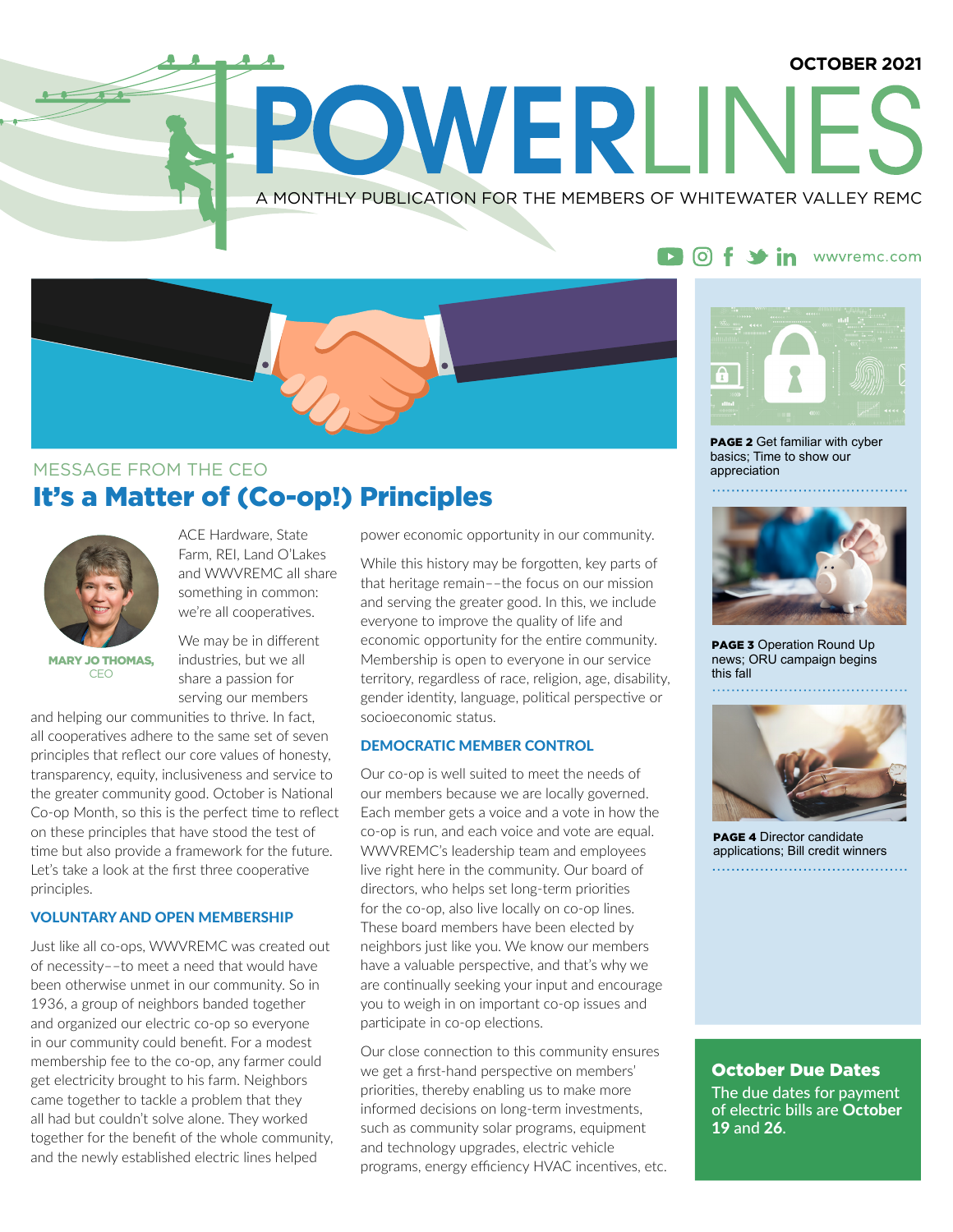#### MEMBERS' ECONOMIC PARTICIPATION

As a utility, our mission is to provide safe, reliable and affordable energy to our members. But as a co-op, we are also motivated by service to the community, rather than profits. Members contribute equitably to, and democratically control, the capital of WWVREMC. At least part of that capital remains the common property of the cooperative. Members allocate surpluses for co-op programs, initiatives, capital investments and supporting other activities approved by the membership.

Because we are guided by seven cooperative principles, it's not just about dollars––it's about opportunity for all and being fair when engaging with our members. The cooperative way is a values-based business model.

WWVREMC is a reflection of our local community and its evolving needs. We view our role as a catalyst for good and making our corner of the world a better place. And by the way, that sums up the seventh co-op principle, "concern for community."

To celebrate National Co-op Month, we'll be giving away free energy efficiency kits at the office during the month and drawing for bill credits.

### Time to Show Our Appreciation

October is National Cooperative Month and National Customer Service Week is October 4-8. To show our appreciation to YOU, WWVREMC will be offering members a special gift\*. During October, members can stop in the office and pick up their gift anytime during regular office hours.

For an extra thank you, all members will be entered to win bill credits. We will give away ten \$10 bill credits at the end of the month. Any member who stops in during the month and picks up their gift will be entered twice in the drawing.

*\*While supplies last.*

# **GET FAMILIAR WITH CYBER BASICS**

*October is Cybersecurity Awareness Month*

At a time when we are more connected than ever, being "cyber smart" is of the utmost importance. This year has already seen more than a fair share of cyber attacks and breaches, including the high-profile attacks on the Colonial Pipeline and other critical infrastructure. Furthermore, as has been underlined by these recent breaches, cyber attacks are becoming more sophisticated with more evolved bad actors cropping up each day. Luckily, there are several steps that we can take on a daily basis to mitigate risks and stay one step ahead of malefactors. Here are a few quick tips:

#### **Enable multi-factor authentication**

Multi-factor authentication (MFA) adds that necessary second check to verify your identity when logging in to one of your accounts. By requiring multiple methods of authentication, your account is further protected from being compromised, even if a bad actor hijacks your password. In this way, MFAs make it more difficult for password cracking tools to enable attackers to break into accounts.

#### **Use strong passphrases/password**

**manager.** This may seem obvious, but all too often securing strong passphrases/password managers is overlooked. People spending more time online during the pandemic has certainly contributed to more bad actors prowling for accounts to attack. Using long, complex and unique passwords is a good way to stop your account from being hacked, and an easy way of keeping track and remembering your passwords is by using a password manager.

**Perform software updates.** When a device prompts that it's time to update the software, it may be tempting to

simply click postpone, and ignore the message. However, having the latest security software, web browser, and operating system on devices is one of the best defenses against online threats. So, don't wait - update.

**Do your research.** Common sense is a crucial part of maintaining good online hygiene, and an intuitive step to stay safe online is to do some research before downloading anything new you are downloading to your device, such as apps. Before downloading any new learning app on your device, make sure that it's ok by checking who created the app, what the user reviews say, and if there are any articles published online about the app's privacy and security features.

**Check your settings.** Be diligent to double check your privacy and security settings and be aware who can access your documents. This extends from Google docs, to Zoom calls, and beyond. For meetings on Zoom, for example, create passwords so only those invited to the session can attend, and restrict who can share their screen or files with the rest of the attendees.

Being cyber smart and maintaining stellar online hygiene is the best way to protect yourself and others from cyber attacks. No single tip is foolproof but taken together they can make a real difference for taking control of your online presence. Following these tips is also easy, and free. By taking preventive measures and making a habit of practicing online safety, you can decrease your odds of being hacked exponentially - and prevent lost time and money, as well as annoyance.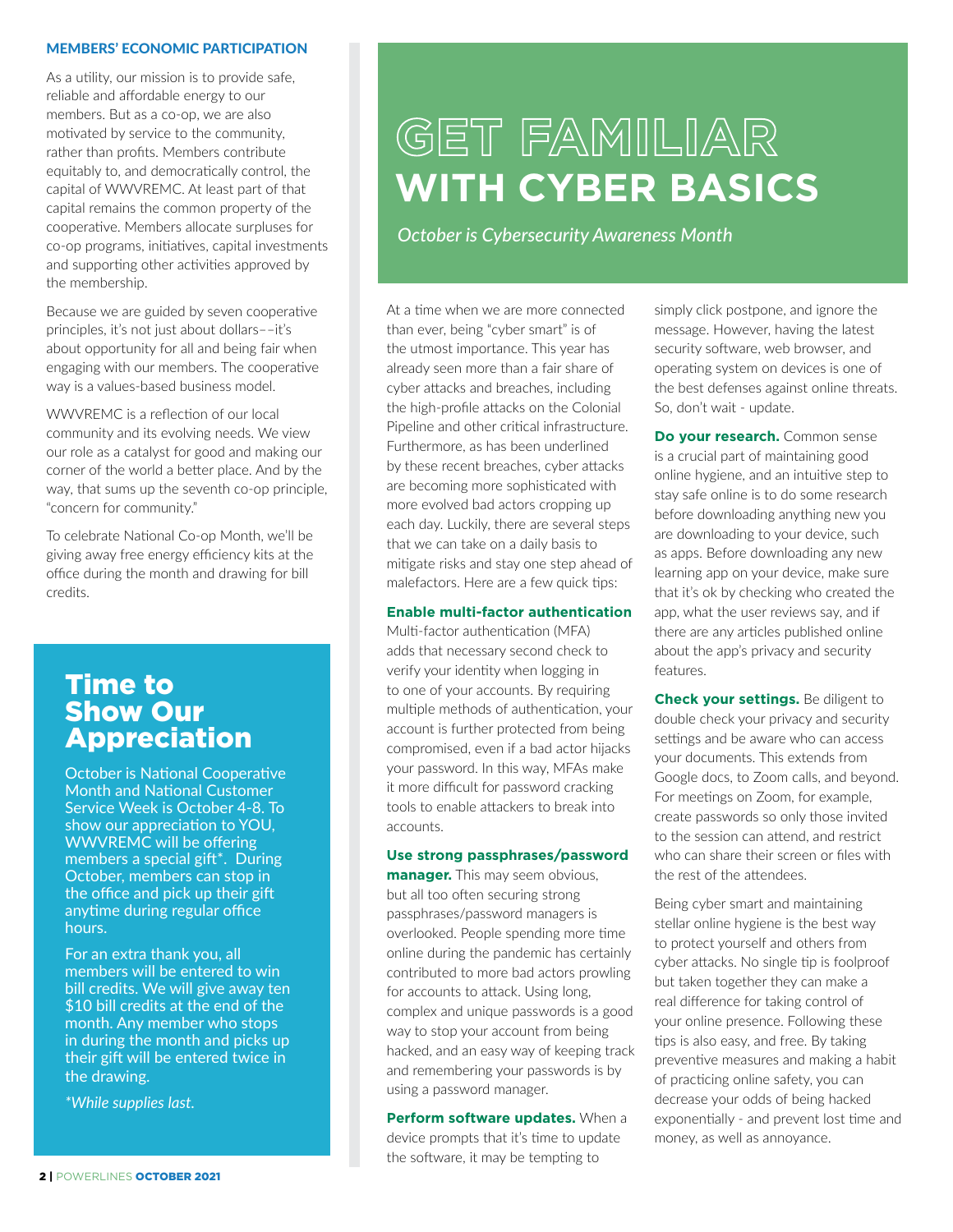# **OPERATION ROUND UP® NEWS**

During the third quarter of Operation Round Up® for 2021, the WWVREMC Community Trust, Inc. awarded \$7,700 to 5 organizations. All the grants were given to local WWVREMC service area applicants.

If you know of an organization in need, there are still more opportunities for us to give in 2021. The next deadline for the fourth quarter grants is due by October 11th. You can find an application for a grant on our website at www.wwvremc.com.

#### **LISTED BELOW ARE THE ORGANIZATIONS WHO RECEIVED GRANTS DURING THE THIRD QUARTER OF 2021:**

**Abington Township Volunteer Fire Department** | Towards the purchase of self-contained breathing apparatus' (SCBA's) for the department | **\$4,500**

**Centerville Senior High School** | Towards the purchase of updated library reading material | **\$1,200**

**College Corner Union School PTO** | Towards rental expenses of games for the fall school carnival | **\$500**

**Girls, Inc. of Wayne County** | Towards the expense of "puberty packs" for students participating in new outreach program | **\$500**

**Wayne County Soil & Water Conservation** | Towards expenses for the 2021 Conservation Days | **\$1,000**



*Buzz and Emma Ullery, Executive Director, Brighter Path, Inc.*

### **Grant Recipient Highlight – Brighter Path**

Meet Buzz. He is the therapeutic mini horse used in the traveling Marvelous Minis program at Brighter Path. Buzz keeps busy traveling around and visiting those who might be in need of some animal therapy but cannot visit the Brighter Path barn. When we visited with Buzz in August, he was getting ready to go to Morrison-Reeves Library.

For more about Buzz, Brighter Path, and the work they do, visit brigherpathinc.com.

### Operation Round Up® Fall Membership Campaign Begins This Month

It's time for our annual Operation Round Up membership drive. Sign-up during October, November and December and be entered for a chance to win prizes. Submit your pledge before December 31, 2021, to be eligible for prizes. Winners will be selected from all entries on Facebook Live at the end of the campaign.

**PARTICIPATION IS EASY** Operation Round Up is a great way to help your community. If you are not a participant, simply sign-up, and WWVREMC will automatically 'round-up' your monthly electric bill to help organizations within the cooperative service territory. You may also elect to contribute a one-time donation of a specified amount or contribute a specified amount to the fund monthly. Since the program began in 2003, donations have resulted in nearly \$575,000 being awarded to organizations throughout our communities, showing how much our members care about making a difference.

While Operation Round Up is a voluntary program, the more support received from our members; the more lives will be changed!

Complete the form below, checking the appropriate box and fill in the amount of your donation where applicable.

## **Yes! Sign me up for Operation Round-Up®.**

| Name: ——————————————                                                                                   |  |
|--------------------------------------------------------------------------------------------------------|--|
|                                                                                                        |  |
|                                                                                                        |  |
| $\Box$ New participant, round-up my monthly bill.                                                      |  |
| $\Box$ In addition to my round up, I want to contribute \$ each month to Operation Round Up®. (fill in |  |
| the additional dollar amount to be added to monthly electric bill)                                     |  |
| $\Box$ I want to make a one-time contribution. My check is enclosed.                                   |  |
|                                                                                                        |  |